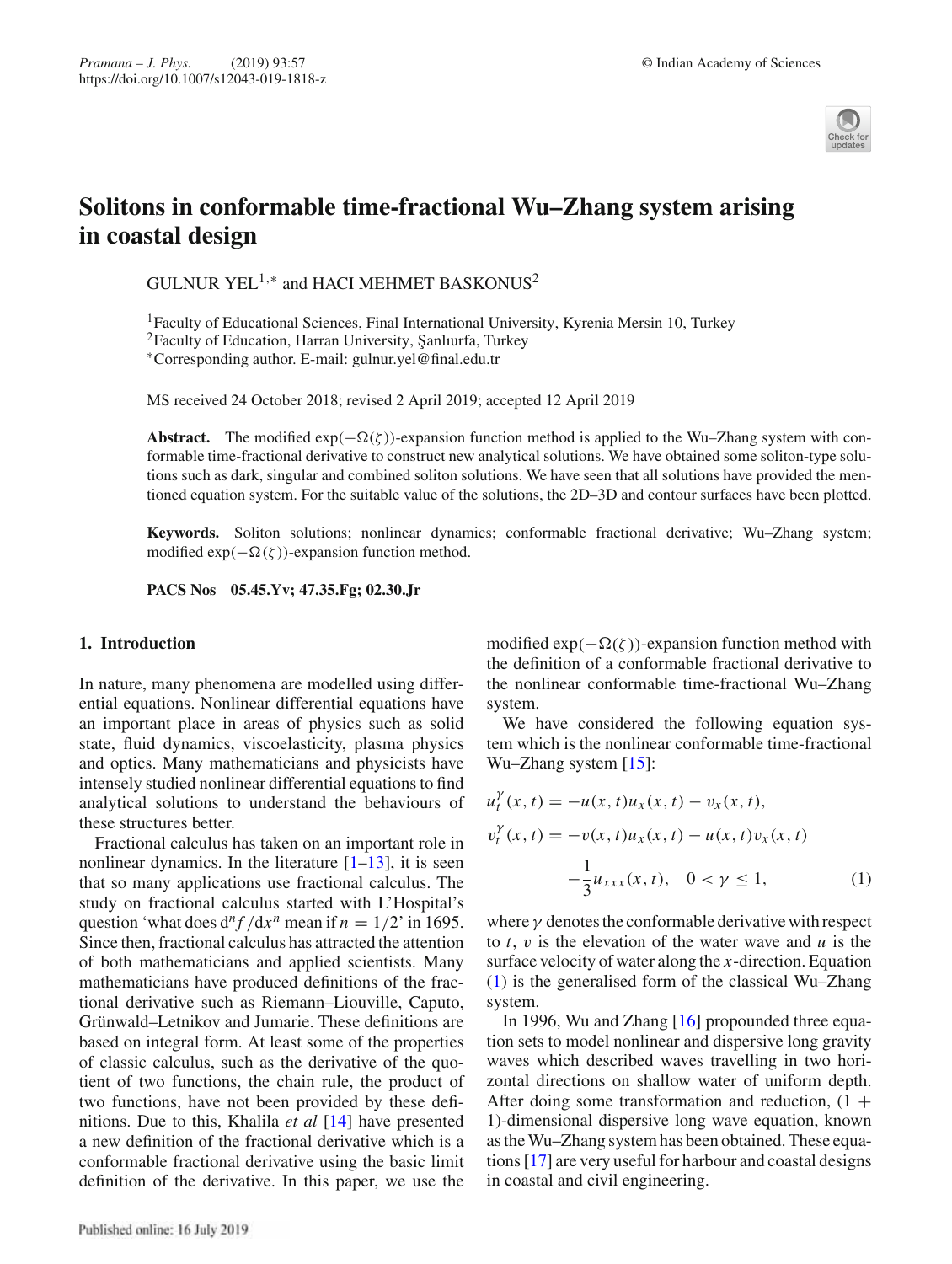Solitary waves (or solitons) are widely used and have an important role in the engineering field, especially coastal engineering. These waves arise as deep water waves and shallow water waves. Researchers have employed solitary waves to model tsunami-like events, recently. It is important for civil and coastal engineers to understand the kinematic and dynamic structures of soliton waves to prevent or minimise disasters caused by tsunamis after major earthquakes in the ocean coasts [18–21].

The classical Wu–Zhang system has been investigated to obtain soliton solutions by many researchers. In [22], solitary wave, shock wave and singular solitary wave solutions are obtained by using the extended trial equation method, Lie symmetry analysis and the mapping method. Triki *et al* [23] used the ansatz method to the three-component Wu–Zhang equations, and then the 1-soliton solution has been presented. Recently, different methods such as Backlund transformation method [24], Darboux transformation [25–27], asymptotic analysis method [28], Painleve analysis method [29] and extended Painleve expansion [30] have been used to improve these equations.

However, there is no comprehensive study on the conformable time-fractional Wu–Zhang system as a classical one in the literature. In [15], periodic and solitary wave solutions are obtained by the first integral method. Eslami and Rezazadeh [15] have found only some trigonometric and hyperbolic function solutions. In this paper, we shall present more general solutions which are dark, singular and combined soliton solutions.

This paper is outlined as follows: In §2, we give some important definitions of the conformable fractional derivative. We construct the modified  $exp(-\Omega(\zeta))$ expansion function method in §3. The application of the proposed method to the time-fractional Wu–Zhang system with conformable sense is given in §4. In the last section, we submit some conclusions about the obtained solutions.

#### **2. The facts of the conformable derivative**

# DEFINITION

Suppose that  $f: [0, \infty) \rightarrow \mathbb{R}$ , the conformable fractional derivative of  $f$  of order  $\alpha$  is defined as

$$
T_{\alpha}(f)(t) = \lim_{\varepsilon \to 0} \frac{f(t + \varepsilon t^{1-\alpha}) - f(t)}{\varepsilon}
$$

for all  $t > 0$ ,  $\alpha \in (0, 1)$  [14].

**Theorem.** Let  $T_{\alpha}$  be the fractional derivative operator *with order*  $\alpha$  *and*  $\alpha \in (0, 1]$ , *f*, *g be the*  $\alpha$ *-differentiable at point t* > 0*. Then* [14,31]

- $T_{\alpha}(af + bg) = aT_{\alpha}(f) + bT_{\alpha}(g)$ ,  $\forall a, b \in \mathbb{R}$ ;
- $T_{\alpha}(t^p) = pt^{p-\alpha}, \forall p \in \mathbb{R};$
- $T_{\alpha}(fg) = fT_{\alpha}(g) + gT_{\alpha}(f);$
- $T_{\alpha}(f/g) = (gT_{\alpha}(f) fT_{\alpha}(g))/g^{2};$
- $T_\alpha(\lambda) = 0$ , for all constant functions  $f(t) = \lambda$ ;
- *if f is differentiable, then*  $T_{\alpha}(f)(t) = t^{1-\alpha}(\frac{df}{dt})$ (*t*).

## **3. General structures of the method**

In this section, the general structure of the modified  $\exp(-\Omega(\zeta))$ -expansion function method is organised. This method [32,33] is the improved form of the  $exp(-\Omega(\zeta))$ -expansion function method.

Let us consider the nonlinear partial differential equations to apply this method as follows:

$$
P(u, u_x, u_t, u_{xx}, u_{tt}, u_{tx}, \ldots) = 0, \tag{2}
$$

where  $u = u(x, t)$  is the unknown function, P is a polynomial that has  $u(x, t)$  function and its partial derivatives with respect to *x* and *t*,  $\gamma \in (0, 1]$  is the order of the conformable derivative.

*Step* 1. Let us suppose the travelling wave transformation as

$$
u(x,t) = U(\zeta), \quad \zeta = x - \frac{lt^{\gamma}}{\gamma}, \tag{3}
$$

where *l* is a non-zero constant that can be determined later. Using partial derivatives of eq. (3) into eq. (2), eq. (2) is converted to a nonlinear ordinary differential equation defined as

$$
N(U, U', U'', U''', \ldots) = 0,
$$
\n(4)

where *N* is a polynomial depending on *U*.

*Step* 2. We suppose that the travelling wave solution of eq. (4) can be expressed as follows:

$$
U(\zeta) = \frac{\sum_{i=0}^{N} A_i \left[ \exp(-\Omega(\zeta)) \right]^i}{\sum_{j=0}^{M} B_j \left[ \exp(-\Omega(\zeta)) \right]^j}
$$
  
= 
$$
\frac{A_0 + A_1 \exp(-\Omega) + \dots + A_N \exp(N(-\Omega))}{B_0 + B_1 \exp(-\Omega) + \dots + B_M \exp(M(-\Omega))},
$$
(5)

where  $A_i$ ,  $B_j$  ( $0 \le i \le N$ ,  $0 \le j \le M$ ) are constants that can be determined later,  $A_N \neq 0$ ,  $B_M \neq 0$  and  $\Omega = \Omega(\zeta)$  solve the following ordinary differential equation: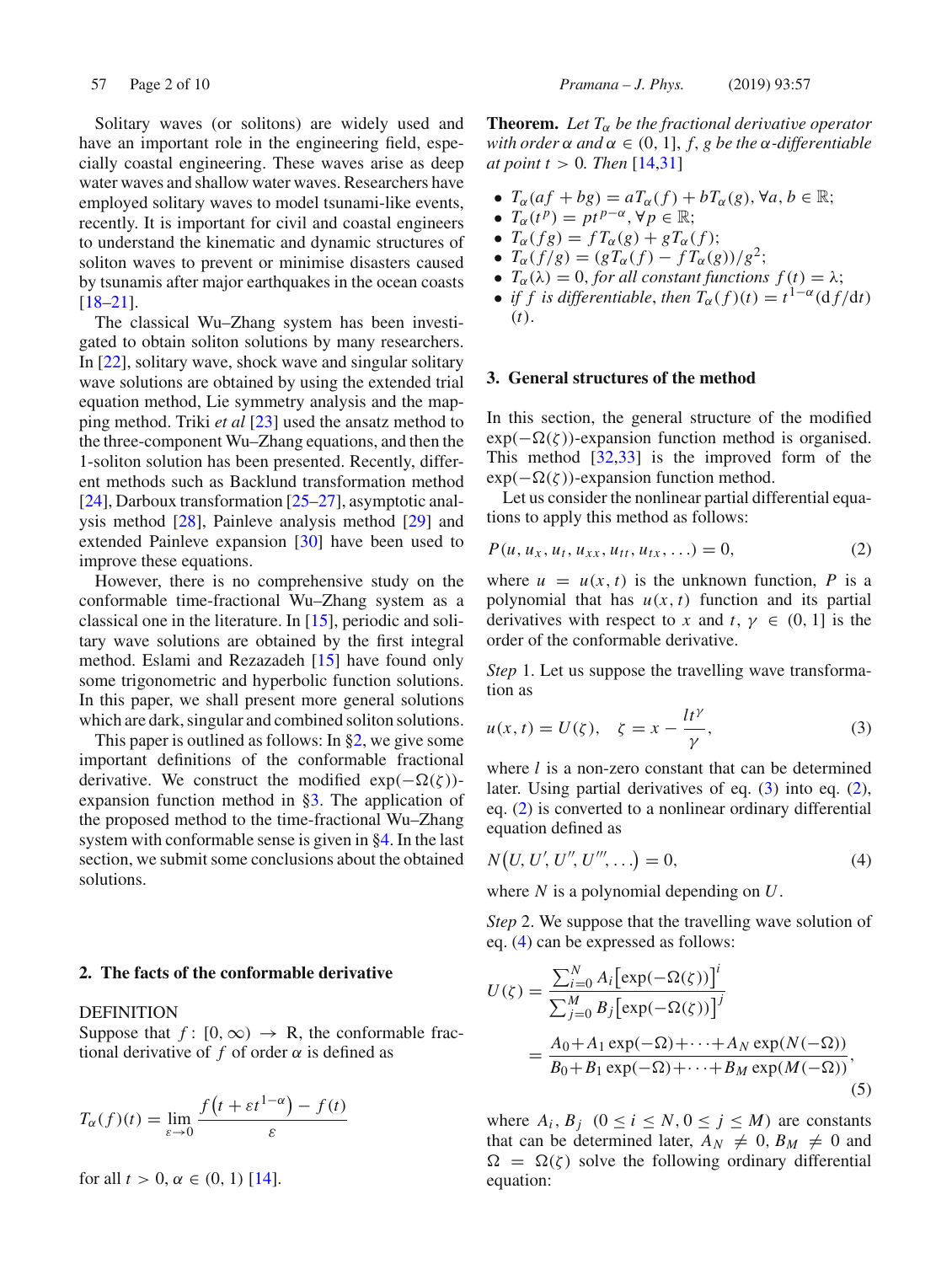*Pramana – J. Phys.* (2019) 93:57 **Page 3 of 10 57** Page 3 of 10 57

$$
\Omega'(\zeta) = \exp(-\Omega(\zeta)) + \mu \exp(\Omega(\zeta)) + \lambda. \tag{6}
$$

When we solve eq.  $(6)$ , we reach five solution families as follows  $[32-34]$ :

*Family* 1. When  $\mu \neq 0$ ,  $\lambda^2 - 4\mu > 0$ ,

$$
\Omega(\zeta) = \ln\left(\frac{-\sqrt{\lambda^2 - 4\mu}}{2\mu}\right)
$$

$$
\times \tanh\left(\frac{\sqrt{\lambda^2 - 4\mu}}{2}(\zeta + E)\right) - \frac{\lambda}{2\mu}.
$$
 (7)

*Family* 2. When  $\mu \neq 0$ ,  $\lambda^2 - 4\mu < 0$ ,

$$
\Omega(\zeta) = \ln\left(\frac{\sqrt{-\lambda^2 + 4\mu}}{2\mu}\right)
$$

$$
\times \tan\left(\frac{\sqrt{-\lambda^2 + 4\mu}}{2}(\zeta + E)\right) - \frac{\lambda}{2\mu}.
$$
 (8)

*Family* 3. When  $\mu = 0$ ,  $\lambda \neq 0$  and  $\lambda^2 - 4\mu > 0$ ,

$$
\Omega(\zeta) = -\ln\bigg(\frac{\lambda}{\exp(\lambda(\zeta + E)) - 1}\bigg). \tag{9}
$$

*Family* 4. When  $\mu \neq 0$ ,  $\lambda \neq 0$  and  $\lambda^2 - 4\mu = 0$ ,

$$
\Omega(\zeta) = \ln\left(-\frac{2\lambda(\zeta + E) + 4}{\lambda^2(\zeta + E)}\right).
$$
 (10)

*Family* 5. When  $\mu = 0$ ,  $\lambda = 0$  and  $\lambda^2 - 4\mu = 0$ ,

$$
\Omega(\zeta) = \ln(\zeta + E),\tag{11}
$$

where  $A_0, A_1, \ldots, A_N, B_0, B_1, \ldots, B_M, E, \lambda, \mu$  are constants and can be determined later. Using the homogeneous balance principle between the highest nonlinear terms and the highest-order derivatives of *U* in eq. (5) a relationship between *N* and *M* can be found.

*Step* 3. On substituting eq. (6) along with solution families into eq. (5), we have a polynomial of  $exp(\Omega(\zeta))$ . After all the coefficients of the similar power of  $exp(\Omega(\zeta))$  are equated to zero, it yields an algebraic equation system in terms of  $A_0, A_1, \ldots, A_N$ ,  $B_0, B_1, \ldots, B_M, E, \lambda$ . At the end of this procedure, the obtained values of coefficients are substituted into eq. (5), to get the travelling wave solutions of eq. (2).

## **4. Application**

Let us use eq.  $(3)$  along with eq.  $(5)$  into eq.  $(1)$ . In this case, we have a nonlinear ordinary differential equation system as follows:

$$
lU' = UU' + V',\tag{12}
$$

$$
lV' = VU' + UV' + \frac{1}{3}U'''.
$$
 (13)

When we arrange eq. (12) after integration with respect to  $\zeta$ , we obtain

$$
V = lU - \frac{1}{2}U^2.
$$
 (14)

Substituting eq. (14) and  $V' = lU' - UU'$  into eq. (20) yields

$$
-l^2U' + 3UU' - \frac{3}{2}U^2U' + \frac{1}{3}U''' = 0.
$$
 (15)

Integrating eq. (15) once yields the nonlinear ordinary differential equation as follows:

$$
U'' - 3l^2U + \frac{9}{2}lU^2 - \frac{3}{2}U^3 = 0.
$$
 (16)

When homogeneous balance principle is used between  $U''$  and  $U^3$ , we deduce a relationship as

$$
M + 1 = N.\t(17)
$$

For suitable integer values of *M* and *N*, one can achieve different cases. We have chosen  $M = 1$  and  $N = 2$ , then the following soliton solutions have been obtained.

*Case* 1.

$$
a_0 = -\frac{(\lambda + \sqrt{\lambda^2 - 4\mu})b_0}{\sqrt{3}},
$$
  
\n
$$
a_1 = \frac{-2b_0 - (\lambda + \sqrt{\lambda^2 - 4\mu})b_1}{\sqrt{3}},
$$
  
\n
$$
a_2 = -\frac{2b_1}{\sqrt{3}}, \quad l = -\frac{\sqrt{\lambda^2 - 4\mu}}{\sqrt{3}}.
$$
\n(18)

Using eq.  $(18)$  along with eqs  $(7)$  and  $(9)$  into eq.  $(5)$ , we have dark soliton and singular soliton solutions as follows:

$$
Family 1.
$$
\n
$$
u_{1,1}(x,t) = -\frac{\left(\lambda(\lambda + \sqrt{\lambda^2 - 4\mu}) - 4\mu\right)\left(1 + \tanh\left[\frac{1}{2}\left(E + x - \frac{lt^{\gamma}}{\gamma}\right)\sqrt{\lambda^2 - 4\mu}\right]\right)}{\sqrt{3}\left(\lambda + \sqrt{\lambda^2 - 4\mu}\tanh\left[\frac{1}{2}\left(E + x - \frac{lt^{\gamma}}{\gamma}\right)\sqrt{\lambda^2 - 4\mu}\right]\right)},
$$
\n(19)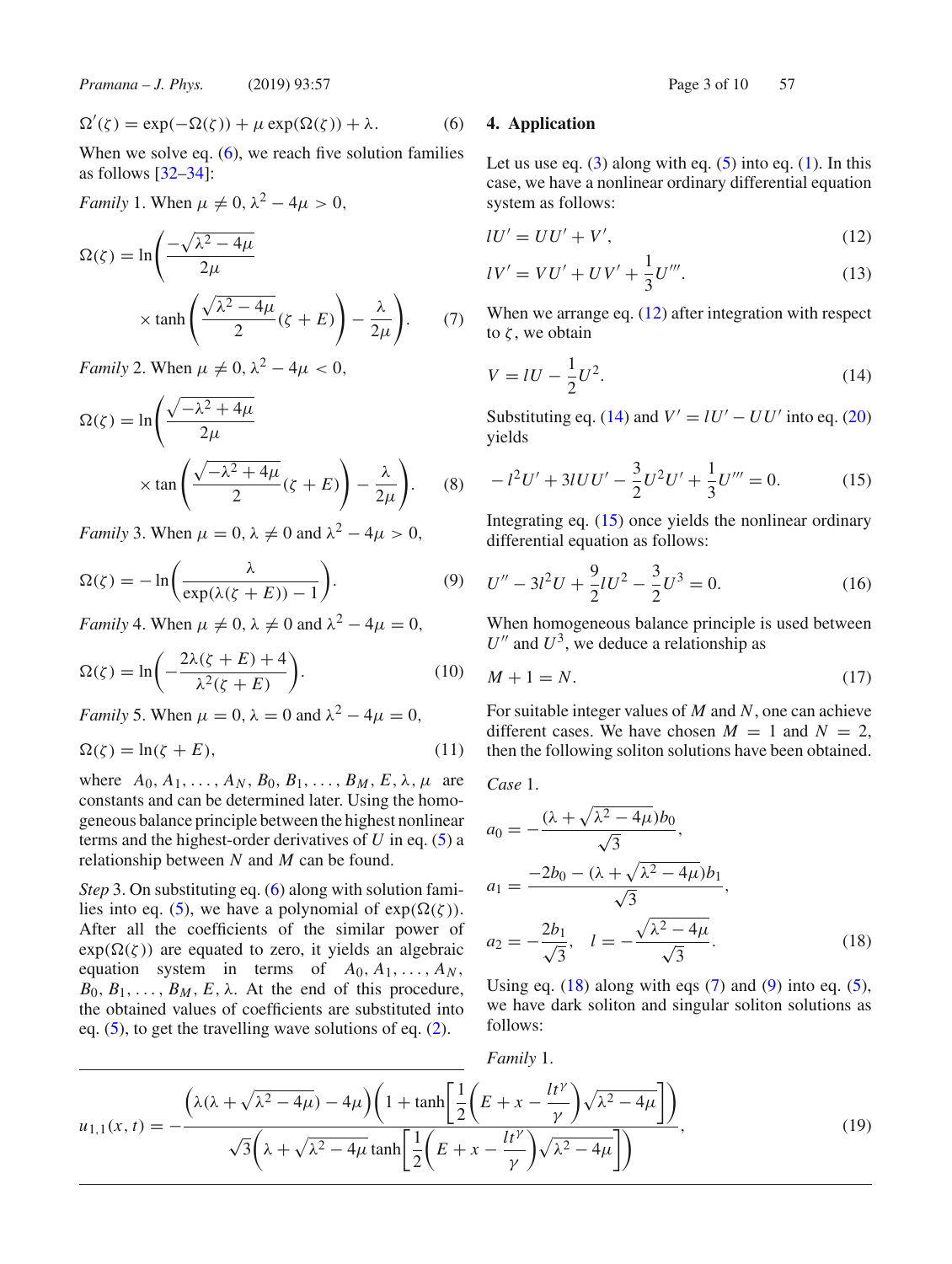where  $\lambda^2 - 4\mu > 0$  (see figures 1a–1d and 2a, 2b).

*Family* 3.

$$
u_{1,3}(x,t) = -\frac{\lambda}{\sqrt{3}} - \frac{\lambda}{\sqrt{3}}\times \coth\left[\frac{(-lt^{\gamma} + (EE + x)\gamma)\lambda}{2\gamma}\right],
$$
 (21)  

$$
v_{1,3}(x,t) = lu_{1,3}(x,t) - \frac{u_{1,3}^2(x,t)}{2},
$$
 (22)

where  $\mu = 0$  (see figures 3a–3d and 4a, 4b).

*Case* 2.

$$
b_0 = \frac{3a_0}{3l + \sqrt{3}\lambda}, \quad b_1 = \frac{\sqrt{3}a_2}{2},
$$
  

$$
a_1 = \frac{2a_0}{\lambda + \sqrt{3}l} + \frac{(\lambda + \sqrt{3}l)a_2}{2}, \quad \mu = \frac{-3l^2 + \lambda^2}{4}.
$$
 (23)

Substituting eq. (23) with eq. (7) into eq. (5), will yield dark soliton solutions:

57 Page 4 of 10 *Pramana – J. Phys.* (2019) 93:57

*Family* 1.

$$
u_{2,1}(x,t)
$$
  
= 
$$
\frac{(3l+\sqrt{3}\lambda)(\sqrt{3}l\lambda+\lambda^2-4\mu+(\sqrt{3}l+\lambda)f_1(x,t))}{3(\sqrt{3}l+\lambda)(\lambda+f_1(x,t))}
$$
, (24)

$$
v_{2,1}(x,t) = lu_{2,1}(x,t) - \frac{u_{2,1}^2(x,t)}{2},
$$
\n(25)

where

$$
f_1(x, t) = \sqrt{\lambda^2 - 4\mu}
$$
  
 
$$
\times \tanh\left[\frac{1}{2}\left(E + x - \frac{lt^{\gamma}}{\gamma}\right)\sqrt{\lambda^2 - 4\mu}\right]
$$

and

$$
\lambda^2-4\mu>0
$$

(see figures 5a–5d and 6a, 6b).

*Case* 3.

$$
a_0 = \frac{\sqrt{3}(a_1^2 + l^2 b_1^2)}{8b_1}, \quad a_2 = \frac{2b_1}{\sqrt{3}}, \quad b_0 = \frac{\sqrt{3}(a_1 - lb_1)}{4},
$$

$$
\mu = \frac{3(a_1^2 - 2la_1 b_1 + 3l^2 b_1^2)}{16b_1^2}, \quad \lambda = \frac{\sqrt{3}(a_1 - lb_1)}{2b_1}.
$$
(26)



**Figure 1.** (a)–(d) The 3D and contour plots of eqs (19) and (20) for  $\lambda = 5$ ,  $\mu = 2$ ,  $E = 2$  and  $\gamma = 0.9$ .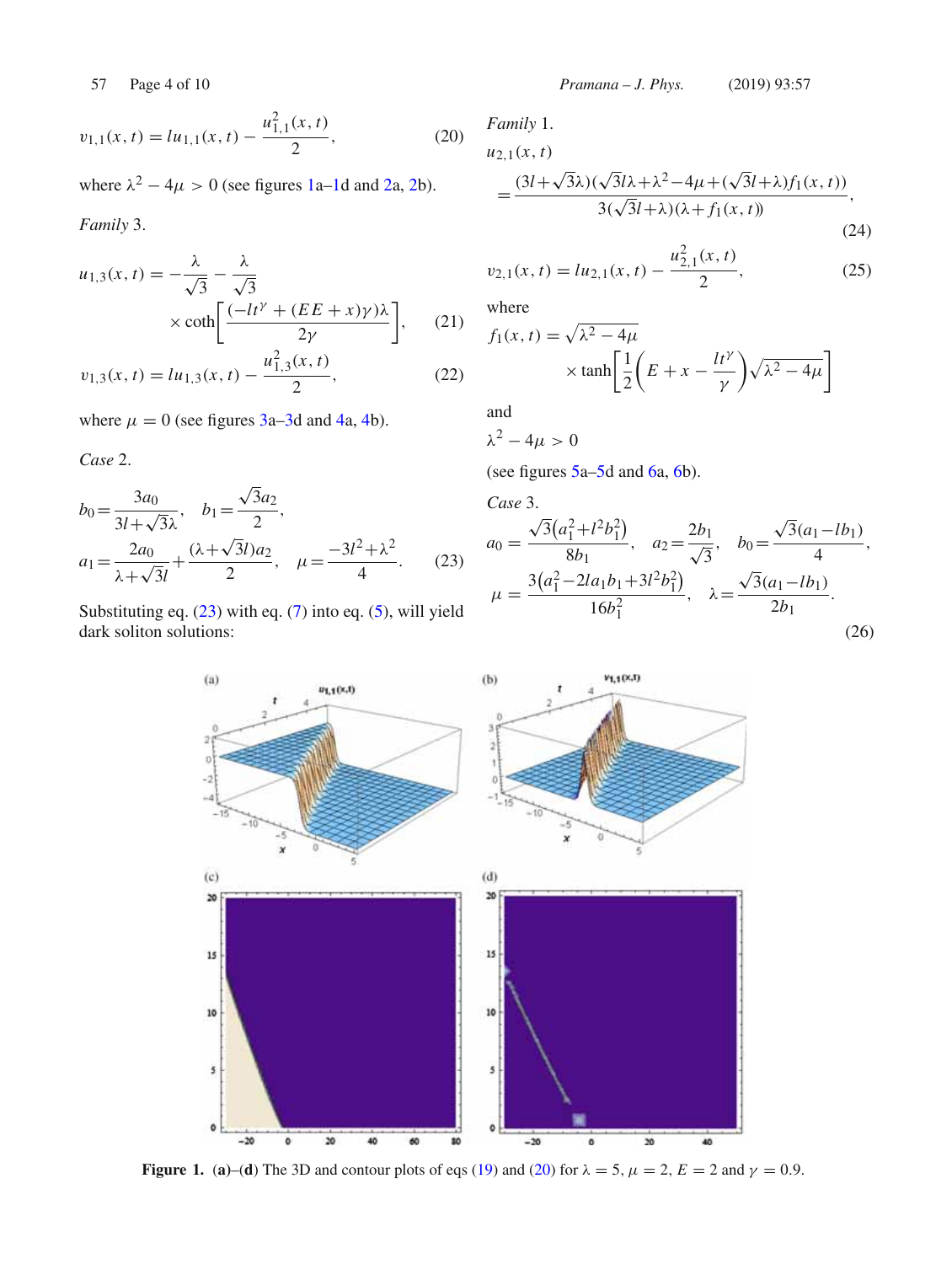

**Figure 2.** (a) and (b) The 2D plot of eqs (19) and (20) for  $\lambda = 5$ ,  $\mu = 2$ ,  $E = 2$ ,  $\gamma = 0.9$  and  $t = 0.1$ .



**Figure 3.** (**a–d**) The 3D and contour plots of eqs (21) and (22) for  $\lambda = 5$ ,  $\mu = 0$ ,  $E = 2$  and  $\gamma = 0.9$ .



**Figure 4.** (a) and (b) The 2D plot of eqs (21) and (22) for  $\lambda = 5$ ,  $\mu = 0$ ,  $E = 2$ ,  $\gamma = 0.9$  and  $t = 0.1$ .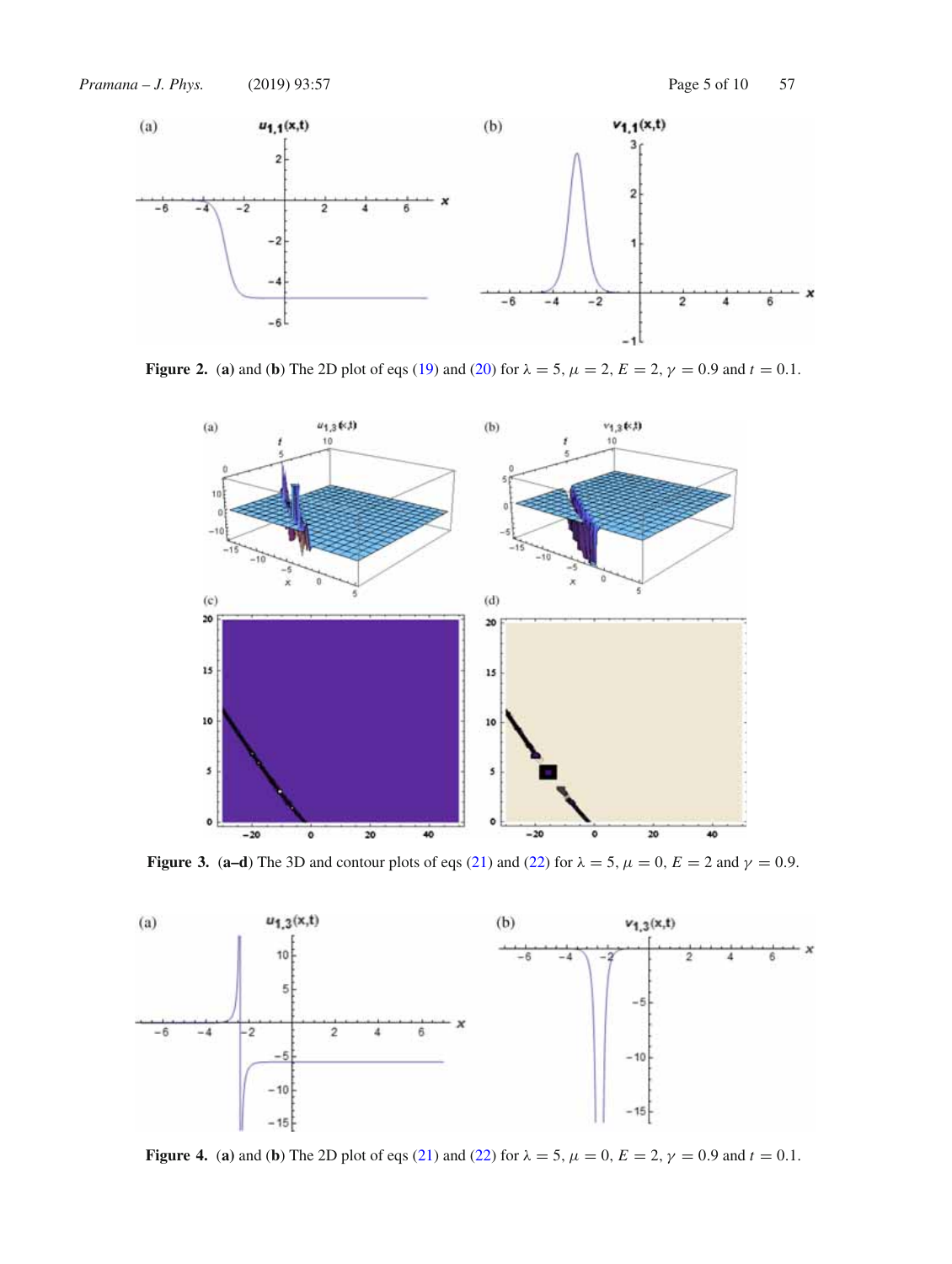

**Figure 5.** (a)–(d) The 3D and contour plots of eqs (24) and (25) for  $\lambda = 0.5$ ,  $l = 1$ ,  $E = 2$  and  $\gamma = 0.9$ .



**Figure 6.** (a) and (b) The 2D plot of eqs (24) and (25) for  $\lambda = 0.5$ ,  $l = 1$ ,  $E = 2$ ,  $\gamma = 0.9$  and  $t = 0.1$ .

Substituting eq. (26) with eq. (8) into eq. (5), will yield dark soliton solutions:

$$
v_{3,2}(x,t) = lu_{3,2}(x,t) - \frac{u_{3,2}^2(x,t)}{2},
$$
\n(28)

*Family* 2.

$$
u_{3,2}(x, t)
$$
\n
$$
= \left(\frac{\sqrt{3}(a_1^2 + l^2 b_1^2)}{8b_1} + \frac{8\mu^2 b_1}{\sqrt{3}f_2^2(x, t)} - \frac{2\mu a_1}{f_2(x, t)}\right)
$$
\n
$$
\times \left(\frac{4f_2(x, t)}{\sqrt{3}(a_1 - lb_1)f_2(x, t) - 8\mu b_1}\right),
$$
\n(27)

where

$$
f_2(x, t) = \lambda - \sqrt{-\lambda^2 + 4\mu}
$$

$$
\times \tan\left[\frac{1}{2}\left(E + x - \frac{lt^{\gamma}}{\gamma}\right)\sqrt{-\lambda^2 + 4\mu}\right]
$$

and

$$
\lambda^2 - 4\mu < 0
$$
\n(see figures 7a–7d and 8a, 8b).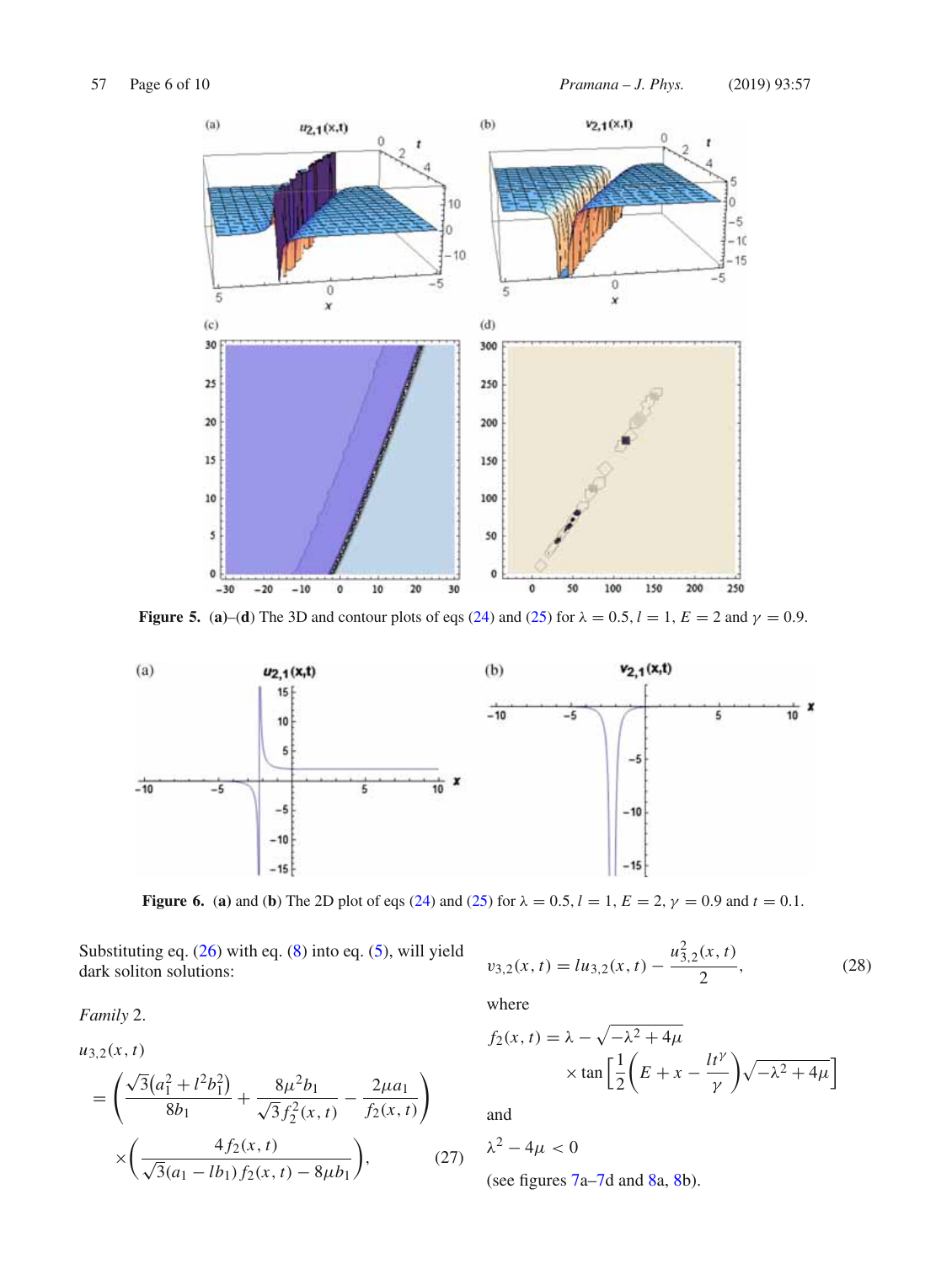

**Figure 7.** (**a**)–(**d**) The 3D and contour plots of eqs (27) and (28) for  $a_1 = 3$ ,  $b_1 = 0.5$ ,  $l = 1$ ,  $E = 2$  and  $\gamma = 0.9$ .

*Case* 4.

$$
b_0 = -\frac{\sqrt{3\lambda a_2}}{4}, \quad b_1 = -\frac{\sqrt{3}a_2}{2},
$$
  
\n
$$
a_0 = \frac{(3l^2 - 4\sqrt{3}l\lambda + 4\lambda^2)a_2}{16},
$$
  
\n
$$
a_1 = -\frac{(\sqrt{3}l - 2\lambda)a_2}{2}, \quad \mu = \frac{-3l^2 + 4\lambda^2}{16}.
$$
 (29)

When we use eq.  $(29)$  with eq.  $(7)$  into eq.  $(5)$ , we have combined soliton solutions:

where

$$
f_3(x, t) = \operatorname{sech}\left[\frac{1}{2}\left(E + x - \frac{lt^{\gamma}}{\gamma}\right)\sqrt{\lambda^2 - 4\mu}\right]^2,
$$
  

$$
f_4(x, t) = \cosh\left[\left(E + x - \frac{lt^{\gamma}}{\gamma}\right)\sqrt{\lambda^2 - 4\mu}\right],
$$
  

$$
f_5(x, t) = \sinh\left[\left(E + x - \frac{lt^{\gamma}}{\gamma}\right)\sqrt{\lambda^2 - 4\mu}\right]
$$

and

$$
\lambda^2-4\mu>0.
$$

*Family* 1.

(see figures 
$$
9a-9d
$$
 and  $10a$ ,  $10b$ ).

$$
u_{4,1}(x,t) = \frac{-f_3^2(x,t)[2\mu(3l^2 - 4\lambda^2 + 16\mu) + (-4\sqrt{3}l\lambda(\lambda^2 - 4\mu) + 3l^2(\lambda^2 - 2\mu) + 4(\lambda^4 - 6\lambda^2\mu + 8\mu^2))f_4(x,t)}{4\sqrt{3}(\lambda + f_1(x,t))(\lambda^2 - 4\mu + \lambda f_1(x,t))} + \frac{\sqrt{\lambda^2 - 4\mu}(3l^2\lambda - 4\sqrt{3}l(\lambda^2 - 2\mu) + 4(\lambda^3 - 4\lambda\mu))f_5(x,t)]}{4\sqrt{3}(\lambda + f_1(x,t))(\lambda^2 - 4\mu + \lambda f_1(x,t))},
$$
(30)

$$
v_{4,1}(x,t) = l u_{4,1}(x,t) - \frac{u_{4,1}^2(x,t)}{2},
$$
\n(31)

*Remark.* All solutions were substituted in the corresponding system and the system was verified using computational programs.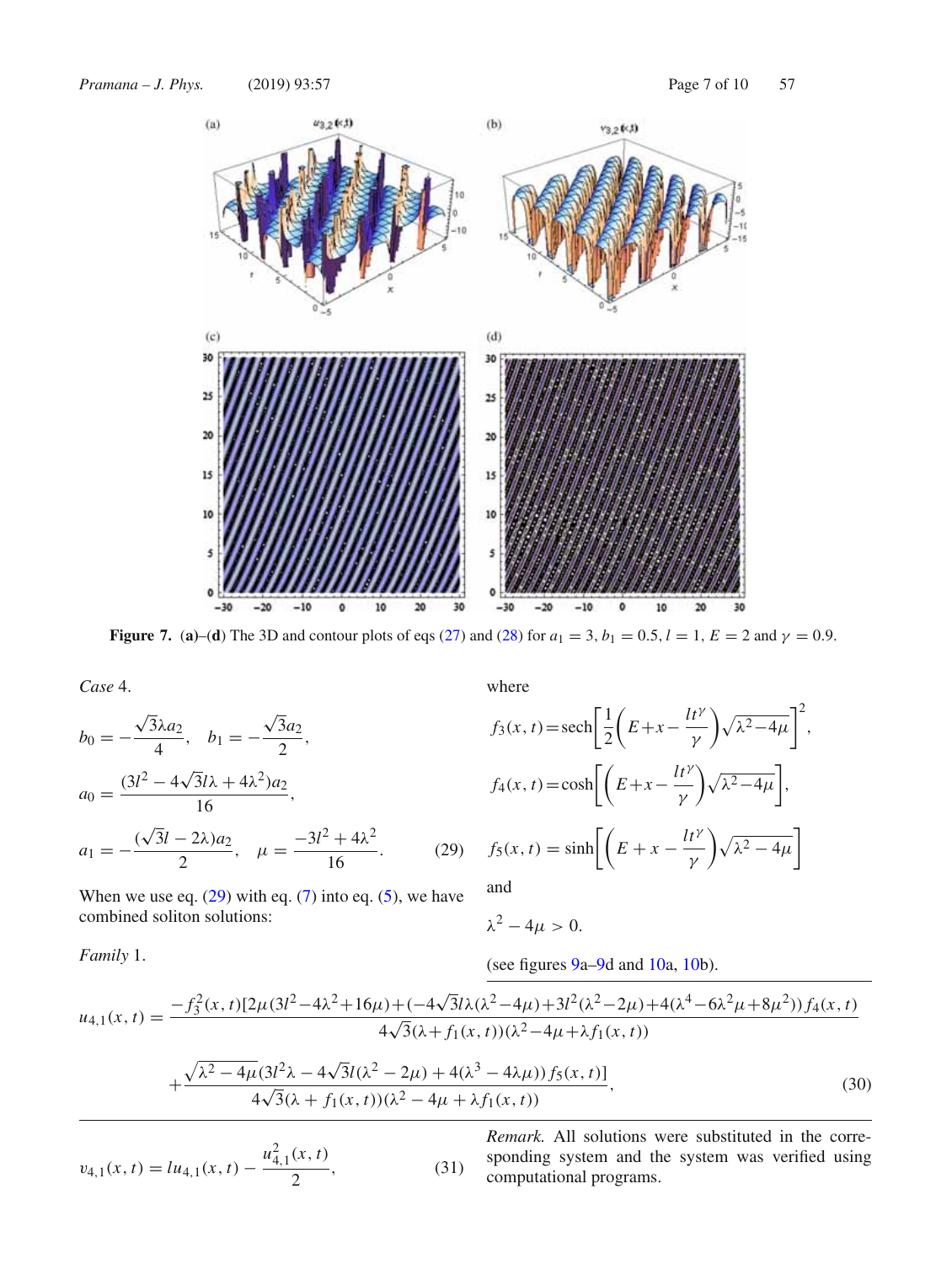

**Figure 8.** (a) and (b) The 2D plot of eqs (27) and (28) for  $a_1 = 3$ ,  $b_1 = 0.5$ ,  $l = 1$ ,  $E = 2$ ,  $\gamma = 0.9$  and  $t = 0.1$ .



**Figure 9.** (a)–(d) The 3D and contour plots of eqs (30) and (31) for  $\lambda = 0.5$ ,  $l = 1$ ,  $E = 2$  and  $\gamma = 0.9$ .



**Figure 10.** (a) and (b) The 2D plot of eqs (30) and (31) for  $\lambda = 0.5$ ,  $l = 1$ ,  $E = 2$ ,  $\gamma = 0.9$  and  $t = 0.1$ .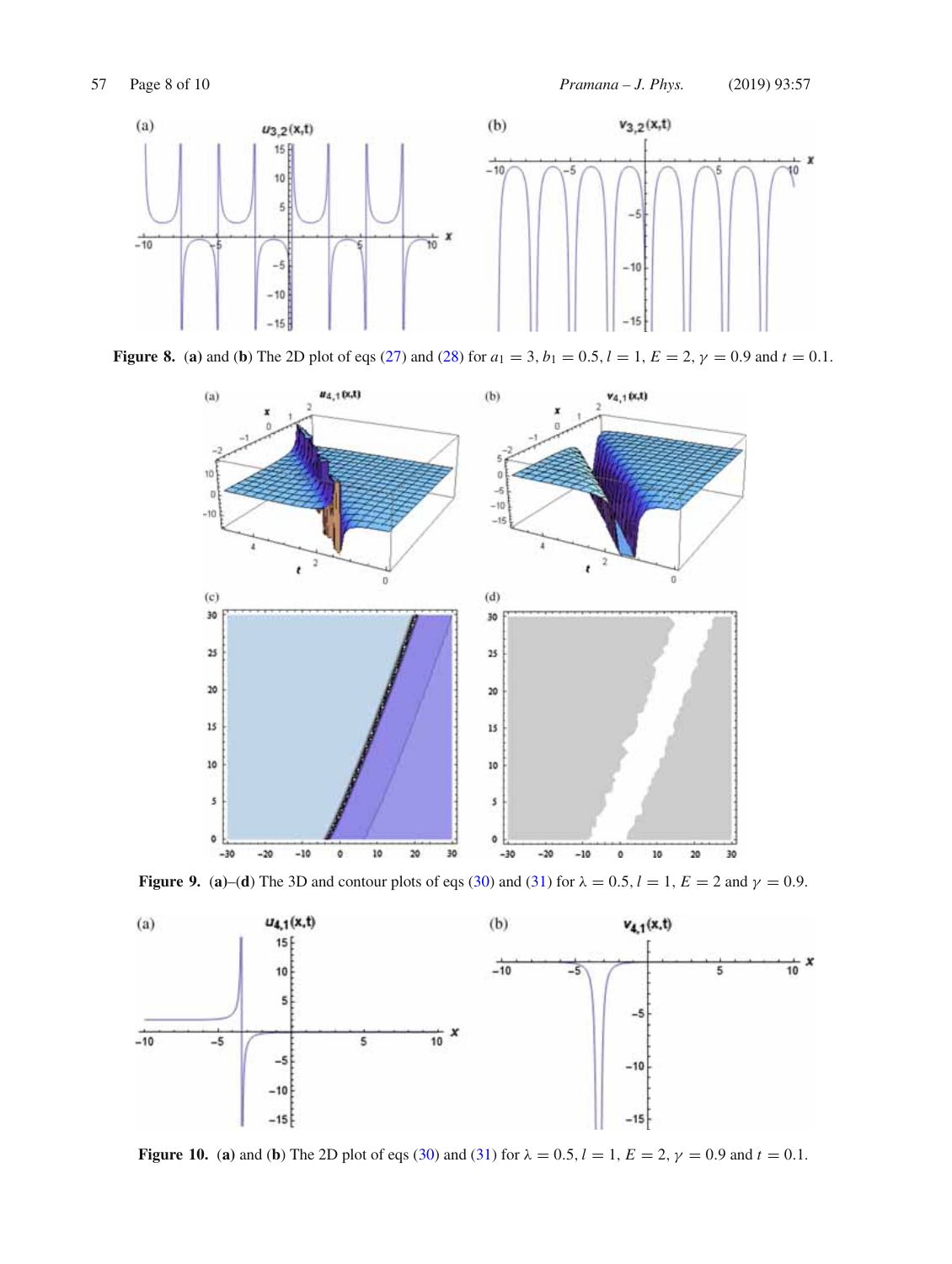### **5. Conclusions and discussions**

In this paper, we used the modified  $exp(-\Omega(\zeta))$ expansion function method on nonlinear conformable time-fractional Wu–Zhang system to present some travelling solutions. Using conformable fractional derivative definition in travelling transformation, eq. (1) was converted to its nonlinear ordinary differential equation form. For four different cases, we obtained five soliton-type solutions which are dark, singular and combined soliton solutions. We have plotted the 2D–3D and contour surfaces under suitable values of constants. When we compare the obtained solutions with [15], we saw that eqs  $(21)$  and  $(22)$  are the same solutions and all others are completely different. According to our knowledge, there is not enough research on the mentioned problem in the literature. We think that, because of the convenience provided by the numerical calculation of the submitted soliton solutions, they may be very helpful, especially in the engineering field.

Furthermore, the hyperbolic functions are circular functions which have arisen in both mathematics and physics. For example, the hyperbolic cosine functions have catenary shape, the hyperbolic tangent functions arise during calculations of magnetic moment and rapidity of special relativity, the hyperbolic secant functions arise in the profile of a laminar jet and the hyperbolic cotangent functions arise in the Langevin function for magnetic polarisation [35].

During this study, we encountered some peculiar situations. In Case 1, when the given coefficients were used for Family 2, the obtained solutions satisfied eq. (1). However, there are no values to  $\lambda$ and  $\mu$  such that both  $l = -((\sqrt{\lambda^2 - 4\mu})/\sqrt{3})$  and  $\lambda^2 - 4\mu$  < 0 are provided by them. In Case 2, when the coefficient  $\mu = (-3l^2 + \lambda^2)/4$  was substituted into  $-\lambda^2 + 4\mu$ , it gave  $-3l^2$ . However, there is no real value for *l* such that  $-\lambda^2 + 4\mu > 0$ for the condition of Family 2. A similar situation arose when the coefficient  $\mu = (-3l^2 + 4\lambda^2)/16$ was substituted into  $-\lambda^2 + 4\mu$ , and it gave  $-3l^2/4$ in Case 4 for Family 2. In Case 3, the values of coefficients  $\lambda$  and  $\mu$  were put into the condition of Family 1 that is  $\lambda^2 - 4\mu > 0$  and it was found to be  $-3l^2/2$  although we cannot find any real number *l* such that  $(-3l^2/2) > 0$ . For this reason, even though the solutions corresponding to the obtained coefficients are verified to the mentioned equation system, they have not been assumed solution families.

#### **References**

- [1] D Kaya, S Gülbahar, A Yokuş and M Gülbahar, *Adv. Differ. Equ.* **1**, 77 (2018)
- [2] C Cattani, D Baleanu, X-J Yang, J A T Machado and M C Baleanu, *Abstr. Appl. Anal.* **2014**, 6 (2014)
- [3] M H Heydari, M R Hooshmandas, F Mohammadi and C Cattani, *Commun. Nonlinear Sci. Numer. Simul.* **19**, 37 (2014)
- [4] C Cattani, *Math. Probl. Eng.* **2012**, 1 (2012)
- [5] A R Seadawy, *Comp. Math. Appl.* **70**, 345 (2015)
- [6] H M Baskonus, T Mekkaoui, Z Hammouch and H Bulut, *Entropy* **17**, 5771 (2015)
- [7] H M Baskonus and H Bulut, *Open Math.* **13**, 547 (2015)
- [8] H M Baskonus, Z Hammouch, T Mekkaoui and H Bulut, *AIP Conf. Proc.* **1738**, 290005 (2016)
- [9] C Ravichandran, K Jothimani, H M Baskonus and N Valliammal, *Eur. Phys. J. Plus* **133**, 109 (2018)
- [10] M A Dokuyucu, E Celik, H Bulut and H M Baskonus, *Eur. Phys. J. Plus* **133**, 92 (2018)
- [11] A Esen, T A Sulaiman, H Bulut and H M Baskonus, *Optik* **167**, 150 (2018)
- [12] T A Sulaiman, H M Baskonus and H Bulut, *Pramana – J. Phys.* **91**: 1 (2018)
- [13] R Subashini, C Ravichandran, K Jothimani and H M Baskonus, *Discrete Contin. Dyn. Syst. S* (2018) (accepted), https://doi.org/10.3934/dcdss.2020053
- [14] R Khalila, M Al Horania, A Yousefa and M Sababheh, *J. Comput. Appl. Math.* **264**, 65 (2014)
- [15] M Eslami and H Rezazadeh, *Calcolo* **53**, 475 (2015)
- [16] T Y Wu and J E Zhang, On modeling nonlinear long wave, in: *Mathematics is for solving problems* edited by L P Cook, V Roytbhurd and M Tulin (SIAM, Philadelphia, 1996) p. 233
- [17] X Zheng, Y Chen and H Zhang, *Phys. Lett. A* **311**, 145 (2003)
- [18] J M Domínguez, C Altomare, J Gonzalez-Cao and P Lomonaco, *Coast. Eng. J.* **61(1)**, 15 (2019)
- [19] P Lomonaco, D Istrati, T Maddux, I Buckle, S Yim and T Xiang, *Proceedings of the* 6*th International Conference on the Application of Physical Modelling in Coastal and Port Engineering and Science (Coastlab16)* (Ottawa, Canada, 10–13 May 2016)
- [20] P Lin, *Coast. Eng.* **51**, 35 (2004)
- [21] A C Scott, *Encyclopedia of nonlinear science* edited by A Scott (Taylor & Francis, New York, 2005)
- [22] M Mirzazadeh, M Ekici, M Eslami, E V Krishnan, S Kumar and A Biswas, *Nonlinear Anal. Model.* **22**, 441 (2017)
- [23] H Triki, T Hayat, O M Aldossary and A Biswas, *Hacet. J. Math. Stat.* **41**, 537 (2012)
- [24] Z Du, B Tian, X Y Xie, J Chai and X Y Wu, *Pramana – J. Phys.* **90**: 45 (2018)
- [25] Y S Li, W X Ma and J E Zhang, *Phys. Lett. A* **275**, 60 (2000)